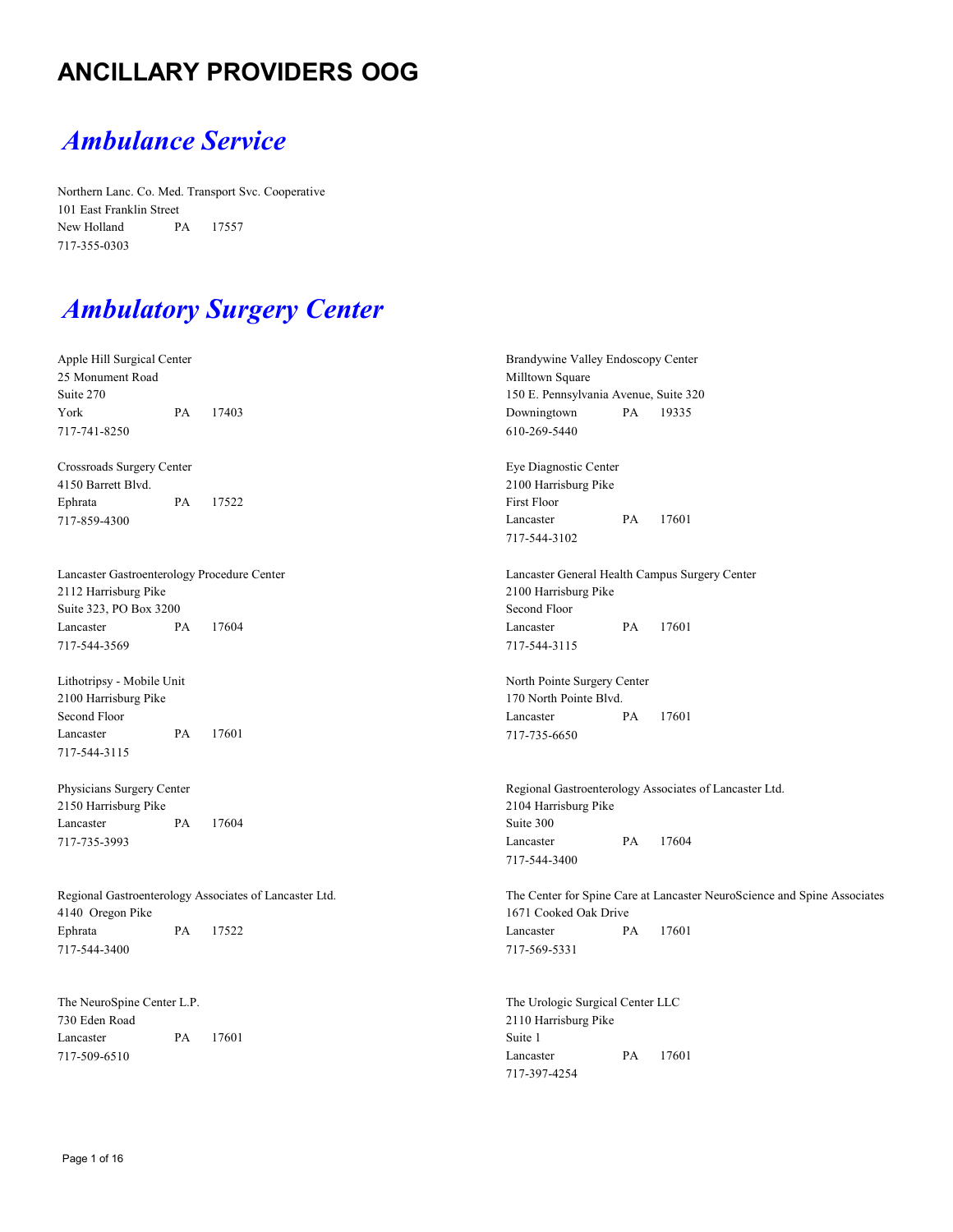The Urologic Surgical Center LLC 175 Martin Avenue Suite 355 Ephrata PA 17522 717-733-4667

## *Audiology*

A & E Audiology 1555 Highlands Drive Suite 101 Lititz PA 17543 717-627-4327

# *Birthing Center*

Birth Care Family Health Services 1138 Georgetown Road Bart PA 17503 717-786-4010

### *Cancer Treatment Center*

Radiation Oncology 2102 Harrisburg Pike First Floor Lancaster PA 17604 717-544-3113

### *Cardiac Rehabilitation*

Cardiac Rehab 136-C Lake Street Ephrata PA 17522 717-721-3663

### *Cardiac Services*

Kissel Hill Outpatient Center 51 Peters Road Lititz PA 17543 717-627-2400

### *Convenient Care*

Urological Associates of Lancaster 2106 Harrisburg Pike Suite 200 Lancaster PA 17604 717-393-1771

A & E Audiology 226 Willow Valley Dr Suite D Willow Street PA 17584 717-738-7979

Cardiac Rehab Center 2100 Harrisburg Pike Third Floor Lancaster PA 17601 717-544-3126

Non-Invasive Cardiology 2100 Harrisburg Pike Third Floor Lancaster PA 17601 717-544-5941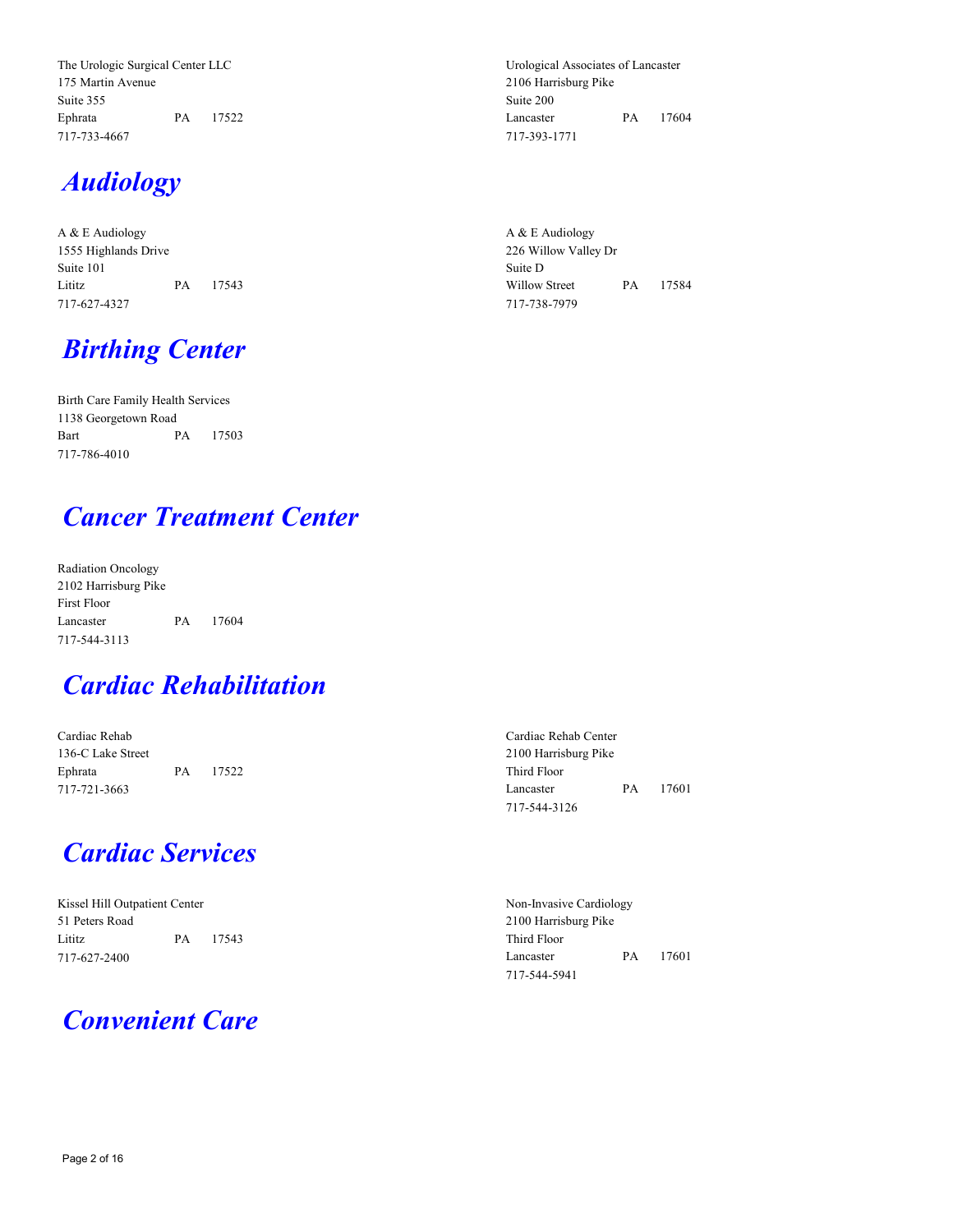Lancaster General Health Express - Kissel Hill 1008 Lititz Pike Lititz PA 17543 717-625-0303

Lancaster General Health Express - Lincoln 2034 Lincoln Highway East Lancaster PA 17602 717-390-1738

## *Drug and Alcohol Rehabilitation Facility*

Bowling Green Brandywine Treatment Center 1375 Newark Road Kennett Square PA 19348 800-662-2438

White Deer Run 88 Bull Run Crossing Suite 6 Lewisburg PA 17837 570-522-0873

White Deer Run 360 White Deer Run Road Allenwood PA 17810 800-255-2335

White Deer Run 101 North Centre Street Pottsville PA 17901 570-624-7041

White Deer Run New Beginnings Road Williamsburg PA 16693 800-873-2131

White Deer Run 2001 North Front Street Governor's Plaza South Building, Suite 212 Harrisburg PA 17102 717-221-8712

White Deer Run 3030 Chestnut Street Lebanon PA 17042 717-270-3900

Lancaster General Health Express - Lancaster Shopping Center 1605 Lititz Pike Lancaster PA 17601 717-735-3995

Lancaster General Health Express - Parkesburg 100 Commons Drive Parkesburg PA 19365 610-587-0500

Caron Foundation Galen Hall Road PO Box A Wernersville PA 19565 800-678-2332 White Deer Run 2100 Wharton Street Birmingham Towers, Suite 120 Pittsburgh PA 15203 412-431-3363 White Deer Run 38 Black Avenue Chambersburg PA 17201 717-264-2481 White Deer Run 6 Centre Square Suite 403 A Easton PA 18042 610-252-8084 White Deer Run 2005 West 8th Street Suite 108 Erie PA 16505 814-452-2991 White Deer Run 1000 South Market Street Suite E Bloomsburg PA 17815 570-784-7515 White Deer Run 25 North Mill Street Suite 304 New Castle PA 16101 724-657-9916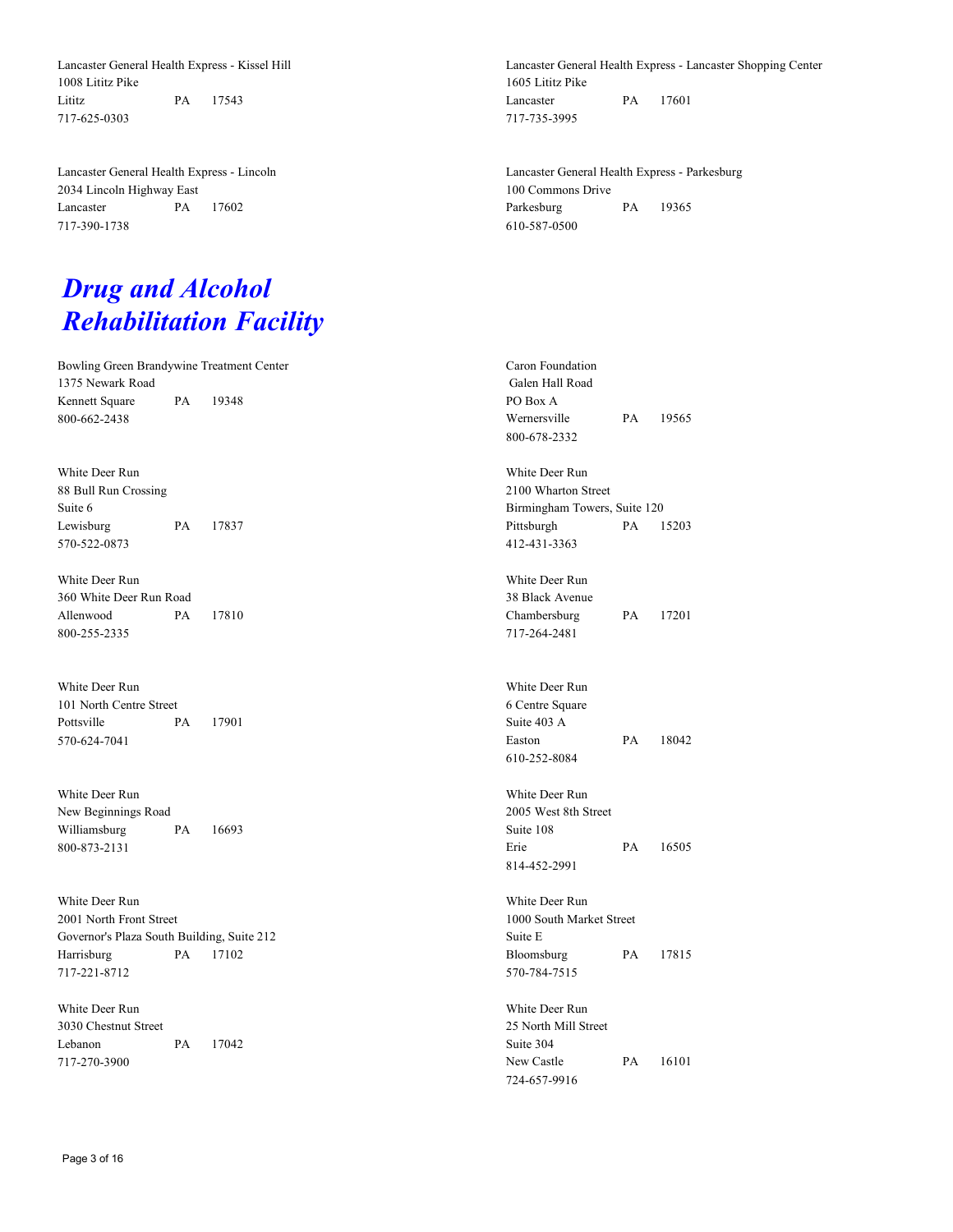White Deer Run 53-55 North West End Avenue Lancaster PA 17603 717-396-0650

| White Deer Run   |          |
|------------------|----------|
| 1331 12th Avenue |          |
| Suite 104        |          |
| Altoona          | PA 16601 |
| 814-943-1699     |          |

White Deer Run 624 Broad Street Johnstown PA 15906 814-539-0836

### *Home Health Care*

Brandywine Home Health 525 Highlands Blvd. Suite 114 Coatesville PA 19320 610-384-4200 Charles Cole Memorial Hospital Home Health 1001 East Second St. Coudersport PA 16915 8142740384 Ephrata Community Home Care 116 Lake Street Suite A Ephrata PA 17522 717-738-3220 Home Solutions, LLC 215 Shore Road Somers Point NJ 08244 609-926-6577 Home Solutions, LLC 3 Regent Street Suite 306 Livingston NJ 07039 973-533-1055 Home Solutions, LLC 2 Walnut Grove Drive Suite 140 Horsham PA 19044 215-849-5500 Home Solutions, LLC 3415C Concord Road York PA 17402 717-755-7333 Horizon Healthcare Services LLP 1070 New Holland Avenue Lancaster PA 17601 717-544-3590

VNA Community Care Services 1811 Olde Homestead Lane PO Box 10788 Lancaster PA 17605-0788 717-544-2195

## *Hospice*

Hospice of Lancaster County 685 Good Drive Lancaster PA 17601 717-295-3900

Potter County Hospice 1001 East Second St. Coudersport PA 16915 8142740384

White Deer Run 15 South 8th Street

610-375-7542

White Deer Run 538 Main Street

814-536-2071

White Deer Run 901 Westminster Drive

570-321-6127

Reading PA 19601

Johnstown PA 15901

Williamsport PA 17701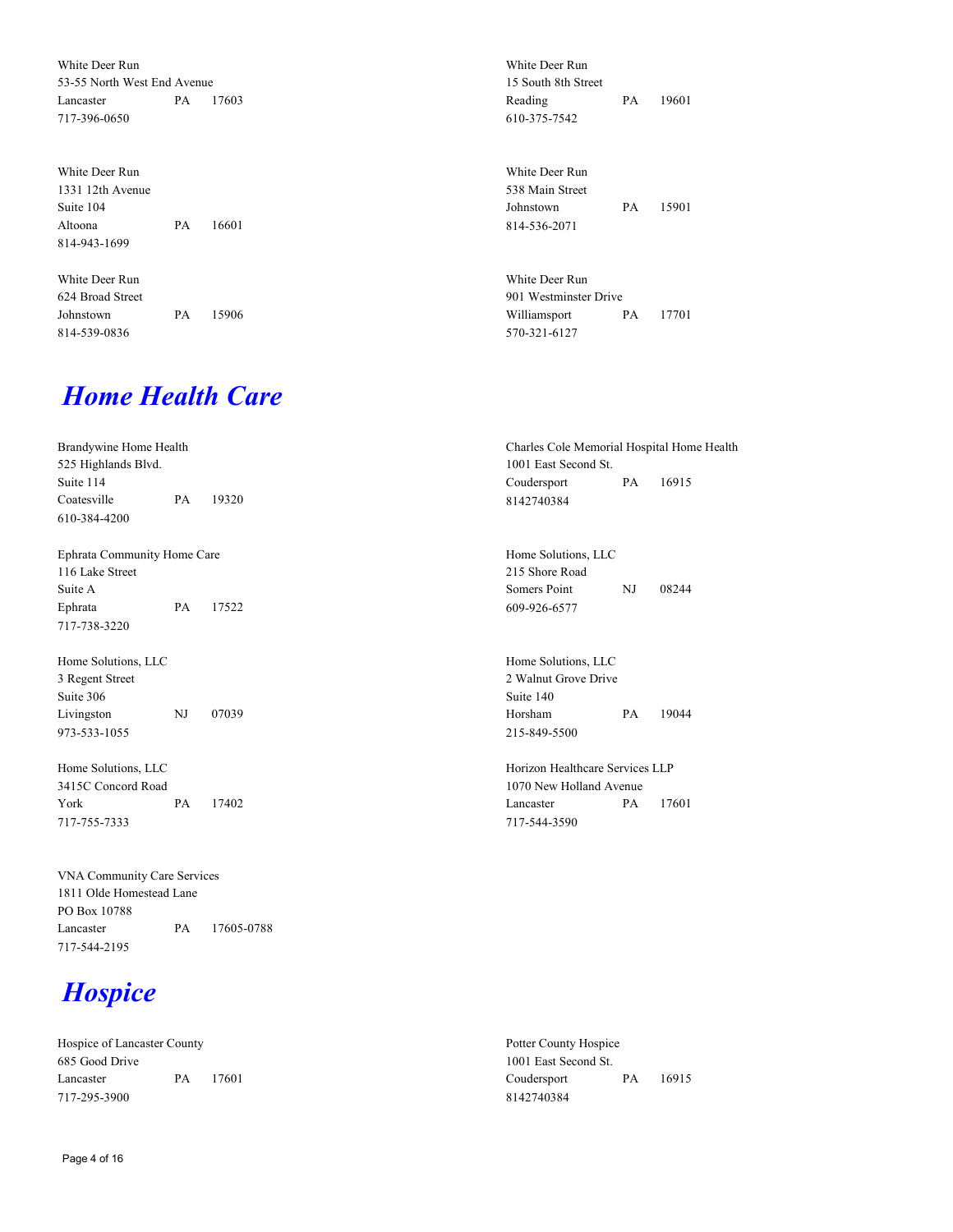### *Laboratory*

Bethesda Dermatopathology Laboratory 1730 Elton Road Suite 11 Silver Springs M D 20903

800-365-6205

Brandywine Hospital - Laboratory 201 Reeceville Road Coatesville PA 19320 610-383-8000

Crooked Oak Medical Services 1671 Crooked Oak Drive Lancaster PA 17601 717-569-5109

Ephrata Medical Laboratory 427-F West Main Street New Holland PA 17557 717-738-6335

Ephrata Medical Laboratory 169 Martin Avenue Ephrata PA 17522 717-733-0311

Ephrata Medical Laboratory 4131 Oregon Pike Brownstown PA 17508 717-738-6335

Esoterix Genetic Laboratories, LLC 3400 Computer Drive Westborough MA 01581 888-202-1675

Kissel Hill Outpatient Center 51 Peters Road Lititz PA 17543 717-627-2400

Lancaster General Grandview Heights 802 New Holland Avenue Lancaster PA 17602 717-735-6045

Bio Reference Labortories Inc. 481-B Edward H. Ross Drive Elmwood Park NJ 07407 800-229-5227

Columbia Outpatient Center 306 North Seventh Street Columbia PA 17512 717-684-1500

Ephrata Community Hospital- Laboratory 169 Martin Avenue Ephrata PA 17522 717-738-6266

Ephrata Medical Laboratory 1810 Rothsville Rd Suite 101 Lititz PA 17543 717-738-6335

Ephrata Medical Laboratory 446 North Reading Road Ephrata PA 17522 717-738-6336

Ephrata Medical Laboratory Rts. 272 & 897 Adamstown PA 19501 717-738-6335

Jennersville Regional Hospital - Laboratory 1015 West Baltimore Pike West Grove PA 19390 610-869-1080

Laboratory Testing Center 2100 Harrisburg Pike First Floor Lancaster PA 17601 717-544-3101

Lancaster General Hospital 555 North Duke Street Lancaster PA 17603 717-544-5511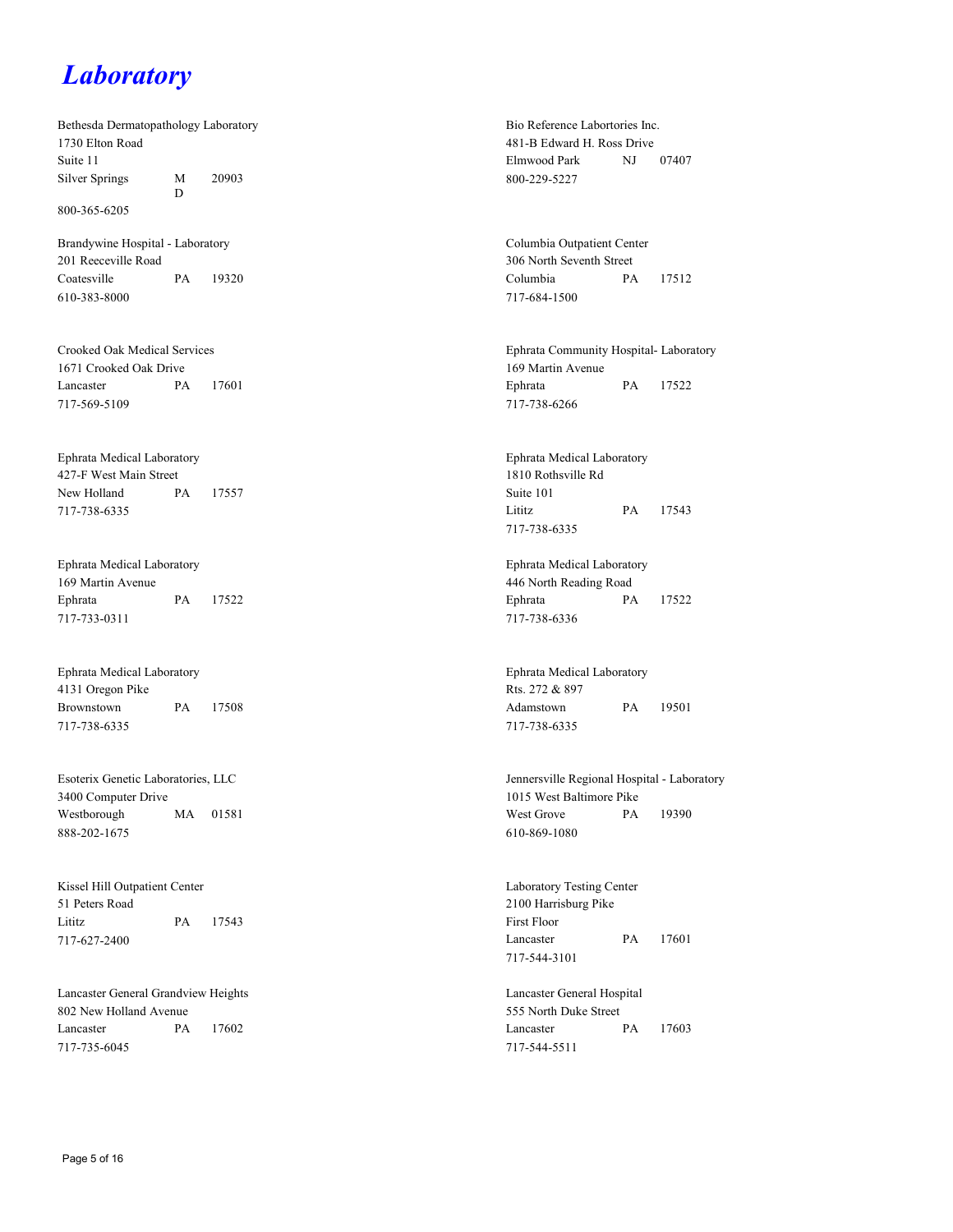Willow Lakes Outpatient Center 222 Willow Valley Lakes Drive Willow Street PA 17584 717-464-9234

#### *Mammography*

Imaging Center of Lancaster 2170 Noll Road Lancaster PA 17603 717-393-5187

Women's Imaging Center 690 Good Drive Lancaster PA 17604 717-544-3104

WL Aument Family Health Center 317 South Chestnut Street Quarryville PA 17566 717-786-7383

Kissel Hill Outpatient Center 51 Peters Road Lititz PA 17543 717-627-2400

### *Medical Equipment*

Abet Medical 1650 Rockwell Road Abington PA 19001 800-220-2238

DJO LLC 1430 Decision Street Vista CA 92081 800-321-9549

EBI L.P./Biolectron Inc. 100 Interspace Parkway Parsippany NJ 07054 800-526-2579

Ephrata Medical Equipment 600 East Penn Ave Suite B Wernersville PA 19565 610-898-8088

Ephrata Medical Equipment 435 South Kinzer Avenue Suite B New Holland PA 17557 717-354-2119

Hanger Prosthetics & Orthotics Inc. 2108 Harrisburg Pike Suite 308 Lancaster PA 17604 717--544-3084

Apria Healthcare 155 N. Donnerville Road Suite 1 Mountville PA 17554 1-800-223-8948

Dynamic Rehab Solutions 4400 Lewis Road Suite E Harrisburg PA 17111 717-972-0391

Edgepark Surgical Inc. 1810 Summit Commerce Park Twinsburg OH 44087 800-321-0591

Ephrata Medical Equipment 1081 Sharp Avenue Ephrata PA 17522 717-733-0405

Greiner & Saur Orthopedics Inc. 1829 New Holland Road Shillington PA 19607 610-796-2272

Hanger Prosthetics & Orthotics Inc. 1603 RODNEY ROAD York PA 17404 717-767-6667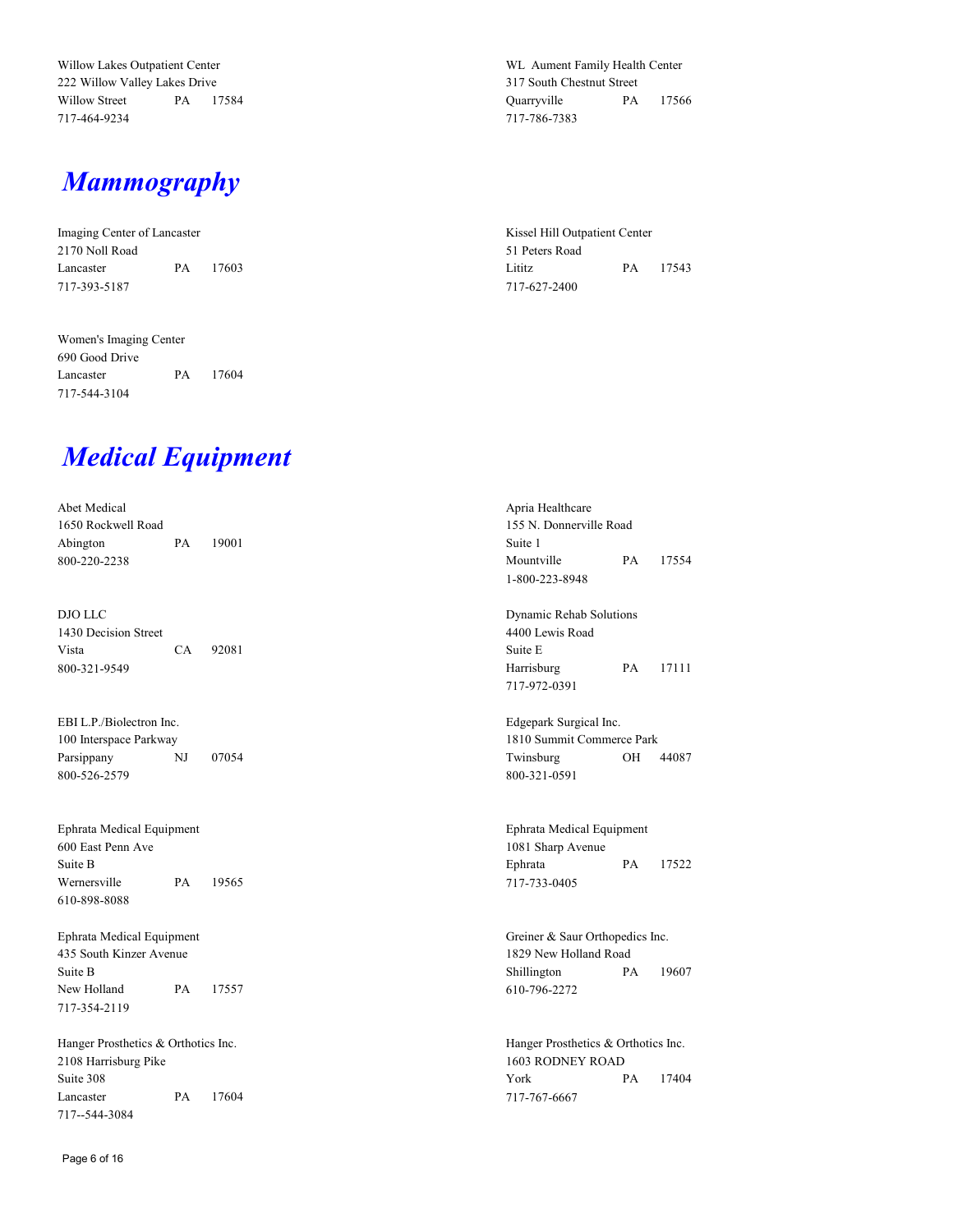Hanger Prosthetics & Orthotics Inc. 1829 New Holland Road Shillington PA 19067 610-796-2272

Harry J. Lawall and Son, Inc. 8028 Frankford Avenue Philadelphia PA 19136 1-800-735-4627

Harry J. Lawall and Son, Inc. Crozer-Keystone Medical Pavilion II Suite 123 100 West Sproul Road Springfield PA 16064

Harry J. Lawall and Son, Inc. 701 jN. Easton Road Willow Grove PA 19090

Lawall at Hershey, Inc. 833 S. Arlington Avenue Harrisburge PA 17109 717-541-1605

LifeWatch Inc 10255 West Higgins Road Rosemont IL 60018 800-345-7777

Med Supply Cabinet Inc. 777 Schwab Road Suite U Hatfield PA 19440 877-799-6863

Minimed Distribution Corp. 18000 Devonshire Street Northridge CA 91325 800-933-3322

Tuefel Orthotic & Prosthetic Associates 915 North Hanover Street Elizabethtown PA 17022 717-367-1277

Webb Medical Systems The K-Mart Plaza 6A Parkside Avenue Shillington PA 19607-1198 800-266-6633

Hanger Prosthetics & Orthotics Inc. dba Eugene Teufel & Son O & P 915 North Hanover Street Elizabethtown PA 17022 717-367-1277

Harry J. Lawall and Son, Inc. 905 Floral Vale Boulevard Yardley PA 19067 215-504-1932

Harry J. Lawall and Son, Inc. Sunny Brook Village 800 Heritage Drive, Suite 803 Pottstown PA 19464 610-705-5797

Lawall at Hershey, Inc. 30 Hope Drive Suite 2100 Hershey PA 17033 717-531-5882

Lehigh Valley Respiratory Care 1176 Enterprise Court East Petersburg PA 17520 717-569-4667

Lincare 2981 Hempland Road Unit 3 Lancaster PA 17601 717-291-5534

Medical Solutions Supplier 9 La Crue Street Suite 2 Glen Mills PA 19342 800-734-0422

Tuefel Orthotic & Prosthetic Associates 2106 Harrisburg Pike Suite 310 Lancaster PA 17601 717-544-3084

Webb Medical Systems 1540 Main Street Northhampton PA 18067 866-508-9322

Youngs Medical Equipment 180 Leader Heights Road York PA 17402 1-800-222-2438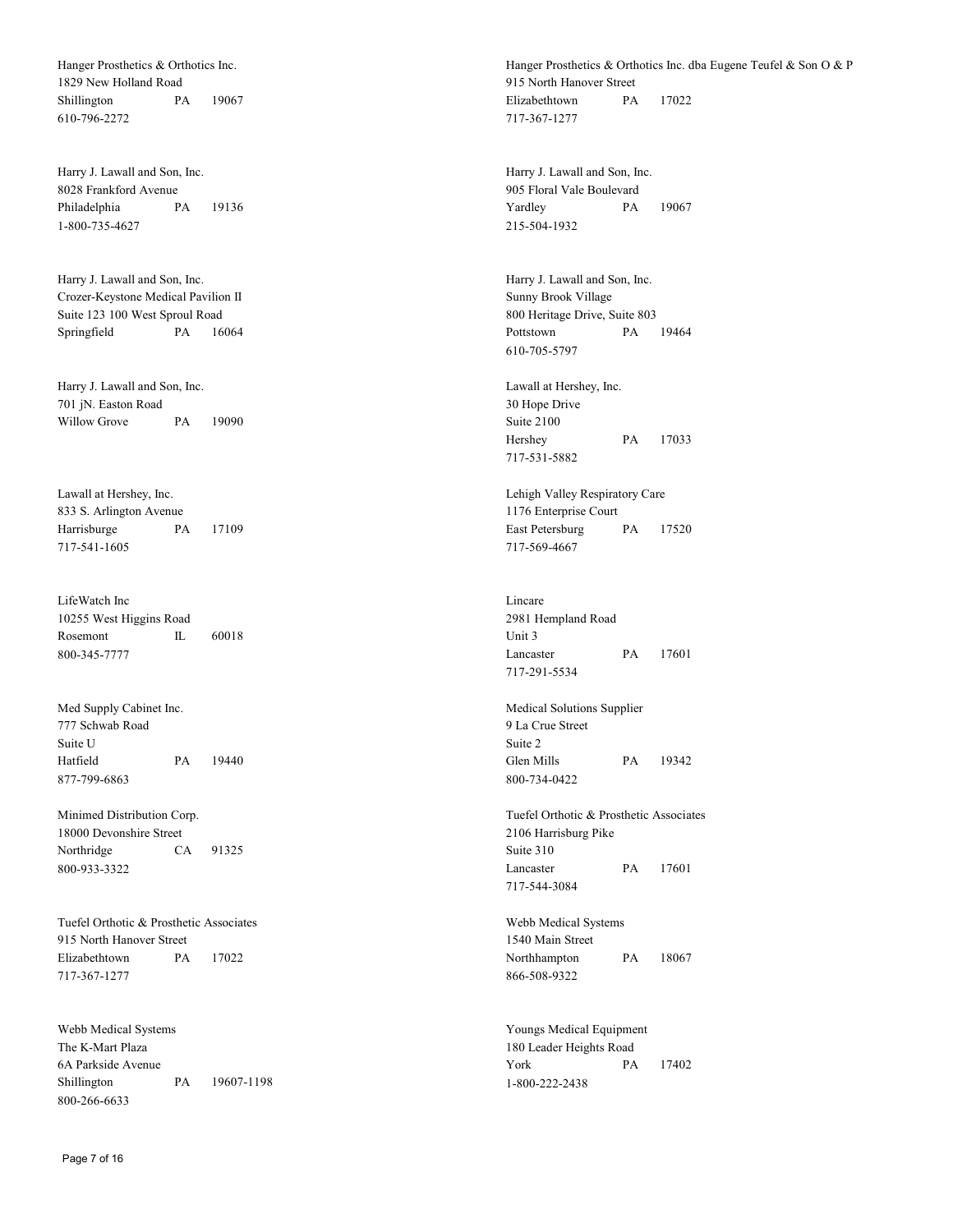Youngs Medical Equipment 3024 Penn Avenue West Lawn PA 19609 800-258-7770

Youngs Medical Equipment 274 Granite Run Drive Lancaster PA 17601 800-222-2438

Youngs Medical Equipment 7400 Route 611 Suite 200 Stroudsburg PA 18360 570-424-5900

Youngs Medical Equipment 2710 Emrick Boulevard Bethleham PA 18020 1800-258-7770

#### *Mental Health*

Community Services Group P.O. Box 597 Mountville PA 17554 717-285-7121

### *Mental Health Facility*

ECH Behavioral Health Service IP Unit 169 Martin Avenue Ephrata PA 17522 717-738-6400

Philhaven 283 South Butler Road Mt. Gretna PA 17064 800-932-0359

## *MRI*

Ephrata Community Hospital - Open MRI 108-1 North Reading Road Ephrata PA 17522 717-738-9090

Youngs Medical Equipment 6345 Flank Drive Suite1400 Harrisburg PA 17111

Youngs Medical Equipment 1069 Hanover Street Hanover Industrial Estates Wilkes-Barre PA 18706 570-819-0900

Youngs Medical Equipment 480 Norristown Road Suite B Blue Bell PA 19442 1-800-828-2273

Community Services Group 320 Highland Drive P O Box 597 Mountville PA 17554 717-285-7121

Pennsylvania Psychiatric Institute 2501 North Third Street Harrisburg PA 17110 717-782-4783

Jennersville Open MRI & Imaging 900 West Baltimore Pike West Grove PA 19352 610-869-8889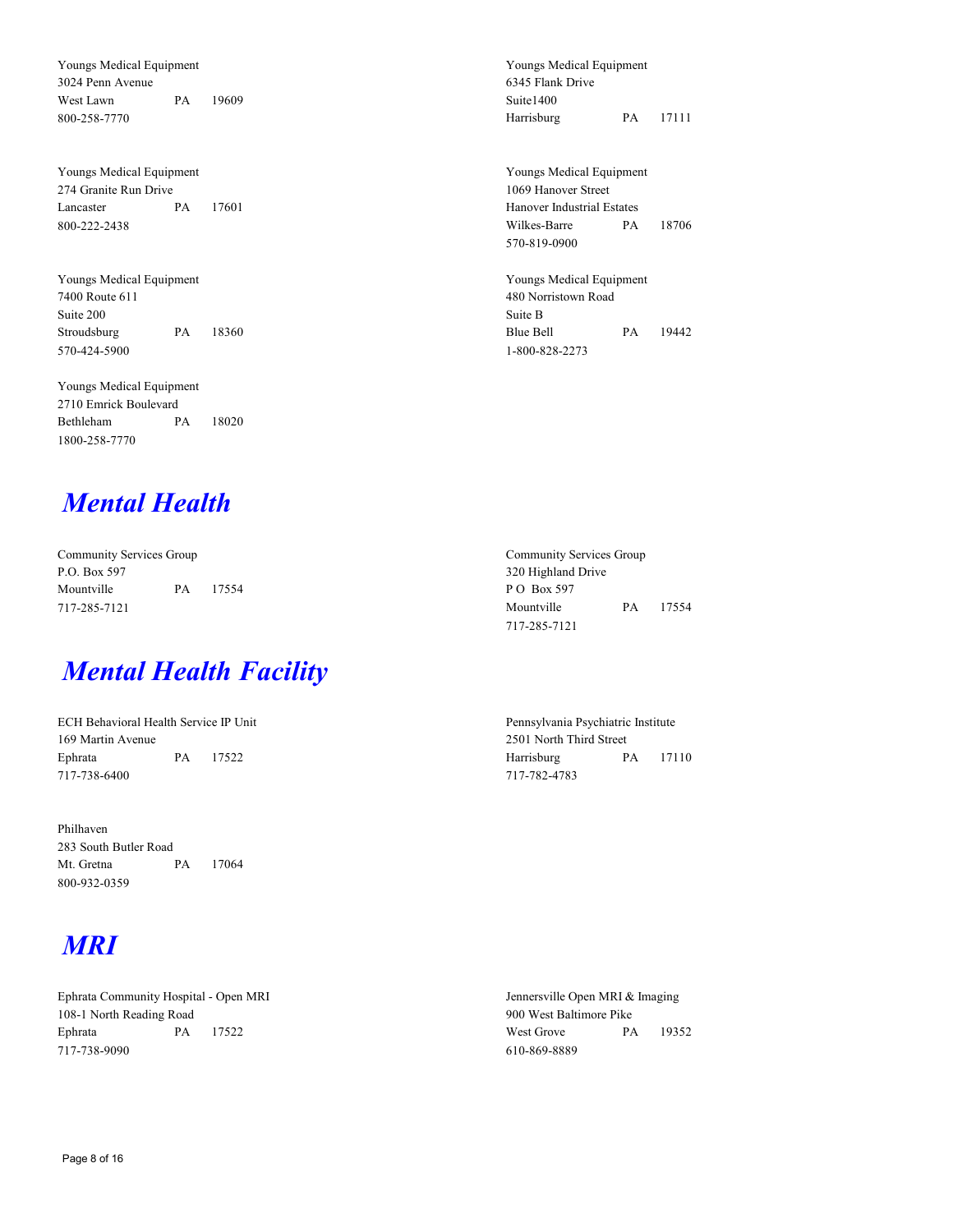Lancaster PET Partnership 2100 Harrisburg Pike First Floor Lancaster PA 17604 717-544-3030

MRI Group LLP 51 Peters Road Lititz PA 17543 717-291-1016

MRI Group LLP 560 North Lime Street Lancaster PA 17602 717-291-1016

MRI Group LLP 2100 Harrsiburg Pike Firts Floor Lancaster PA 17601 717-291-1016

MRI Group LLP 424 Cloverleaf Road Elizabethtown PA 17602 717-291-1016

Open MRI Of Amsterdam 1550 Riverfront Ctr. Amsterdam NY 120104618 5188438800

Open MRI Of Dewitt 6859 East Genesse St. Fayetteville NY 130661086 3152891000

Open MRI Of Elmira 751 East Church St. Elmira NY 149012836 6077671122

Open MRI Of Ithaca 722 South Meadow Ithaca NY 14850 6072569776

Open MRI Of Tarrytown 155 White Plains Rd., Ste 103 Tarrytown NY 10591 9045240400

MRI Group LLP 555 N. Duke St Lancaster PA 17602 717-291-1016

MRI Group LLP 2104 Harrisburg Pike Lancaster PA 17601 717-291-1016

MRI Group LLP 730 Eden Road Lancaster PA 17601 717-291-1016

MRI Group LLP 540 North Duke Street Lancaster PA 17602 717-291-1016

Open MRI at Crooked Oak 1671 Crooked Oak Drive Lancaster PA 17601 717-291-1016

Open MRI Of Brewster 1511 Rt. 22, Lakeview Plz. Brewster NY 10509 8452780900

Open MRI Of Eastchester 274 White Plains Rd. Eastchester NY 107094419 9147715088

Open MRI Of Fishkill 822 Route 82 Hopewell Junction NY 125337373 8452238100

Open MRI Of Middletown 779 Route 211 East Middletown NY 109411459 8456920000

Open MRI Of Utica 4693 Commercial Dr. New Hartford NY 134136209 3157689497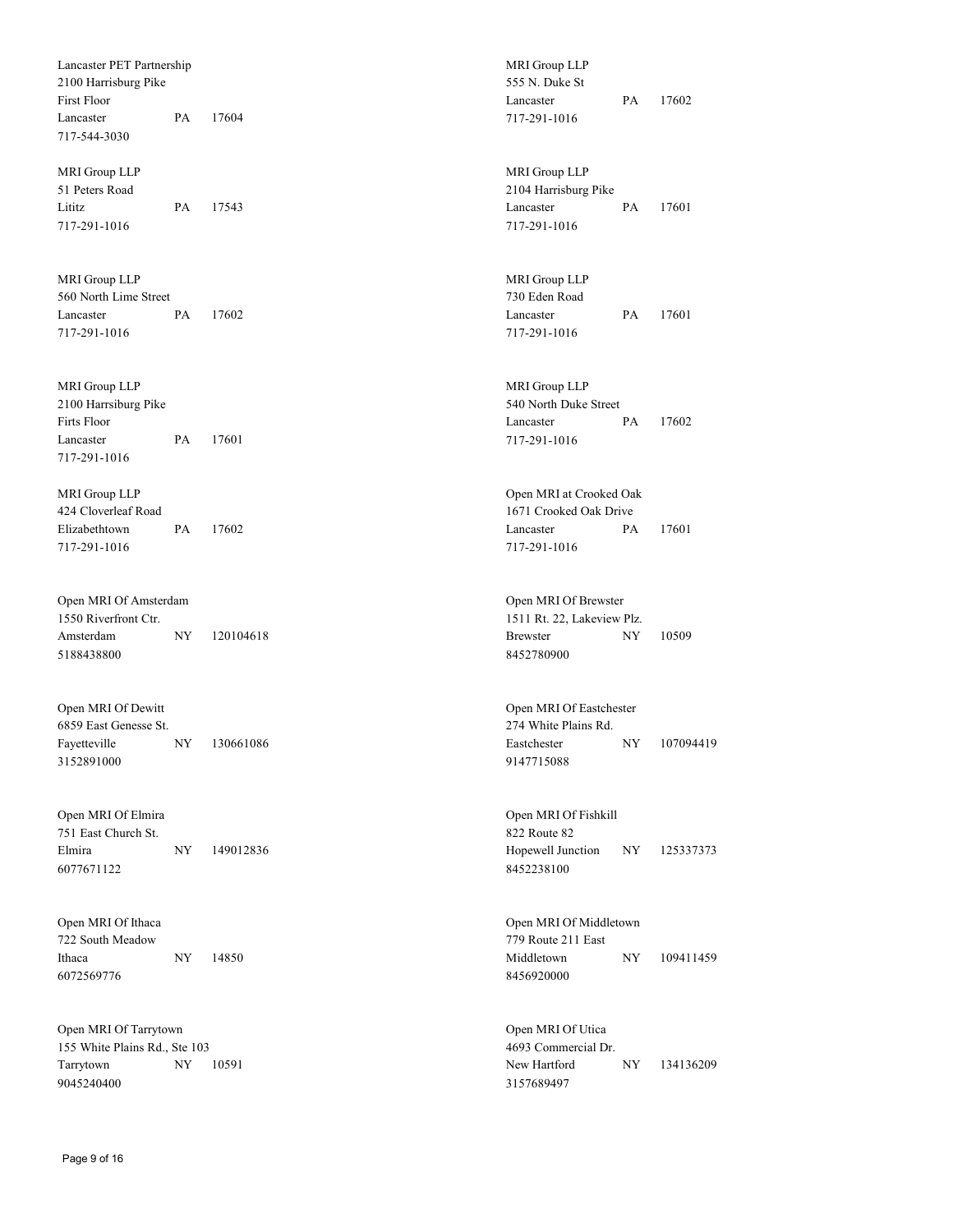Open MRI Of Williamsport 1786 East 3rd St., Ste 1 Williamsport PA 177013862 5703228060

## *Neuropsychology/Rehabilitation*

ACADIA 1817 Olde Homestead Lane Suite 201 Lancaster PA 17601 717-394-3466

*Occupational Therapy*

Kissel Hill Outpatient Center 51 Peters Road Lititz PA 17543 717-627-2400

Lancaster General Physical Medicine & Rehabilitation 609 North Cherry Street Lancaster PA 17602 717-544-5770

The Rehab Center - Garden Spot Village 433 Kinzer Avenue New Holland PA 17557 717-355-6242

The Rehab Center-Cocalico Center For Health 71 West Church Street Stevens PA 17578 717-336-5262

#### *Orthotic & Prosthetic*

Nova Care Outpatient Rehabilitation East 327 North Duke Street Lancaster PA 17602 717-397-7505

### *Outpatient Counseling*

Open MRI Of Yorktown 345 Kear St. Yorktown Heights NY 105984425 9142437462

NeuroCenter 2100 Harrisburg Pike Second Floor Lancaster PA 17601 717-544-3170

Lancaster General Physical Medicine & Rehabilitation 212 Willow Valley Lakes Drive Willow Street PA 17584 717-517-5337

Lancaster General Physical Medicine & Rehabilitation 2100 Harrisburg Pike Lancaster PA 17601 717-544-3103

The Rehab Center - The Brossman Center for Health 136-E Lake Street Ephrata PA 17522 717-738-7979

The Rehab Center-Crossroads Center For Health 4131-E Oregon Pike Ephrata PA 17522 717-859-5531

Nova Care Outpatient Rehabilitation East 1800 Village Circle Lancaster PA 17603 717-399-7032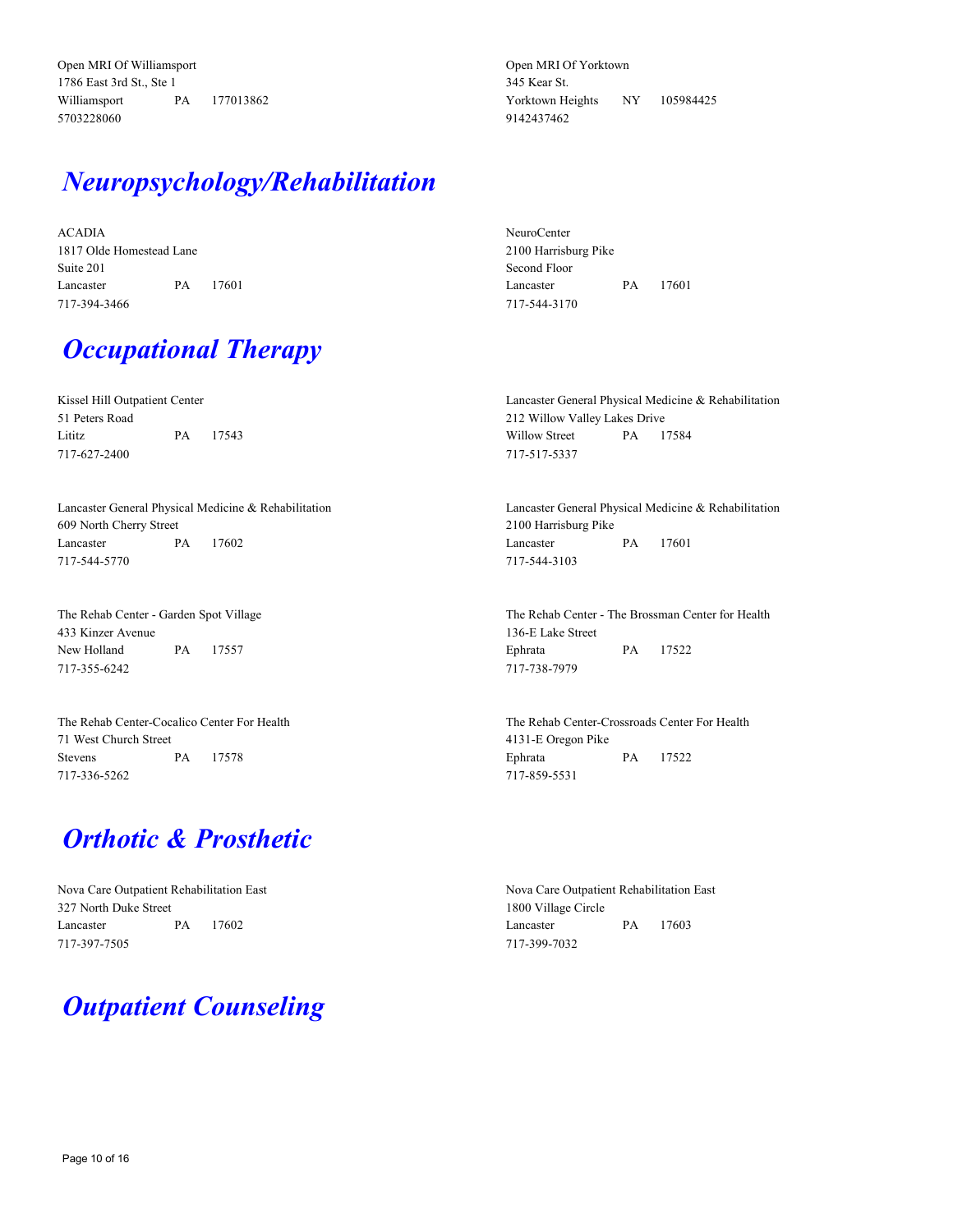Lancaster Enhanced Treatment for Children 790 New Holland Avenue Lancaster PA 17602 717-390-0353

Lancaster Intensive Case Management 790 New Holland Avenue Lancaster PA 17602 717-390-0353

Options - Adult Partial Hospital 1817 Olde Homestead Lane Lancaster PA 17601 717-392-1506

#### *Outpatient Dialysis Center*

DaVita 1412 East King Street Lancaster PA 17602 717-392-1552

Renal Dialysis Center 2100 Harrisburg Pike Third Floor Lancaster PA 17601 717-544-3122

### *Pain Management*

The Central Pennsylvania Pain Center 2100 Harrisburg Pike, Second Floor Lancaster PA 17601 717-544-3197

### *Pediatric Rehabilitation Medicine*

Schreiber Pediatric Rehab Center of Lanc Co 625 Community Way Lancaster PA 17603 717-393-0425

# *Physical Therapy*

Lancaster Freedom Center 436 North Lime Street Lancaster PA 17602 717-397-9118

Lancaster Tempo 790 New Holland Avenue Lancaster PA 17602 717-390-0353

Passages-Geriatric Partial Hospital 1817 Olde Homestead Lane Lancaster PA 17601 717-392-1506

DaVita 67 West Church Street Stevens PA 17578 717-335-7399

The Pain Management Center of Ephrata 175 Martin Avenue Suite 220 Ephrata PA 17522 717-738-6782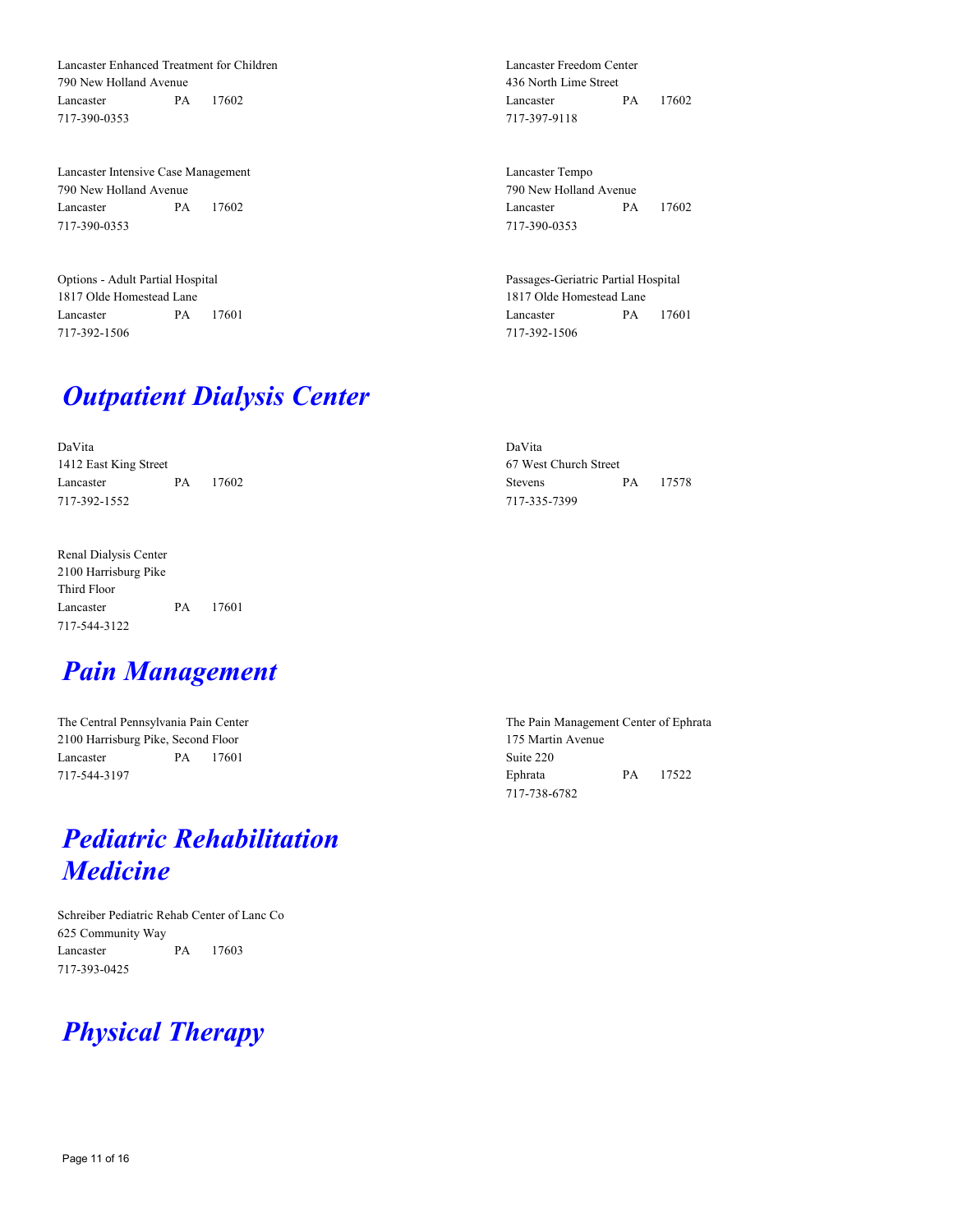Gettysburg Hospital Physical Therapy 4910 Fairfield Road Suite A Fairfield PA 17320 717-642-6077 Gettysburg Hospital Physical Therapy Gettysburg Hospital Rehabilitiation 147 Gettys Street Gettysburg PA 17325 717-337-4143 Gettysburg Hospital Physical Therapy YMCA of Gettysburg & Adams County 909 Fairfield Road Gettysburg PA 17325 717-334-9171 Jennersville Sports Medicine & Rehabilitation 1011 West Baltimore Pike Suite 105 West Grove PA 19390 610-869-2901 Lancaster General Physical Medicine & Rehabilitation 306 North Seventh Street Columbia PA 17512 717-684-1418 Lancaster General Physical Medicine & Rehabilitation 609 North Cherry Street Lancaster PA 17602 717-544-5770 Lancaster General Physical Medicine & Rehabilitation 690 Good Drive Lancaster PA 17604 717-544-3773 The Rehab Center 1351 Walnut Road Honey Brook PA 19344 610-273-4304 The Rehab Center 1944 Lincoln Highway East Suite 1 Lancaster PA 17602

The Rehab Center - New Holland Rehab 435 South Kinzer Avenue Suite 2 New Holland PA 17557 717-354-6912

Gettysburg Hospital Physical Therapy Adams Health Center 40 V-Twin Drive Gettysburg PA 17325 717-339-2700

Gettysburg Hospital Physical Therapy

Gettysburg PA 17325

820 Chambersburg Road

717-337-4206

Gettysburg Hospital Physical Therapy Thurmont Health Center 52 Water Street Thurmont M D 21788 301-271-2636

Kissel Hill Outpatient Center 51 Peters Road Lititz PA 17543 717-627-2400

Lancaster General Physical Medicine & Rehabilitation 2100 Harrisburg Pike Lancaster PA 17601 717-544-3103

Lancaster General Physical Medicine & Rehabilitation 212 Willow Valley Lakes Drive Willow Street PA 17584 717-517-5337

The Rehab Center 337 West Main Street Suite B Leola PA 17540 717-656-0444

The Rehab Center 136 Lake Street Ephrata PA 17522 717-738-7979

The Rehab Center - Garden Spot Village 433 Kinzer Avenue New Holland PA 17557 717-355-6242

The Rehab Center - The Brossman Center for Health 136-E Lake Street Ephrata PA 17522 717-738-7979

717-397-2678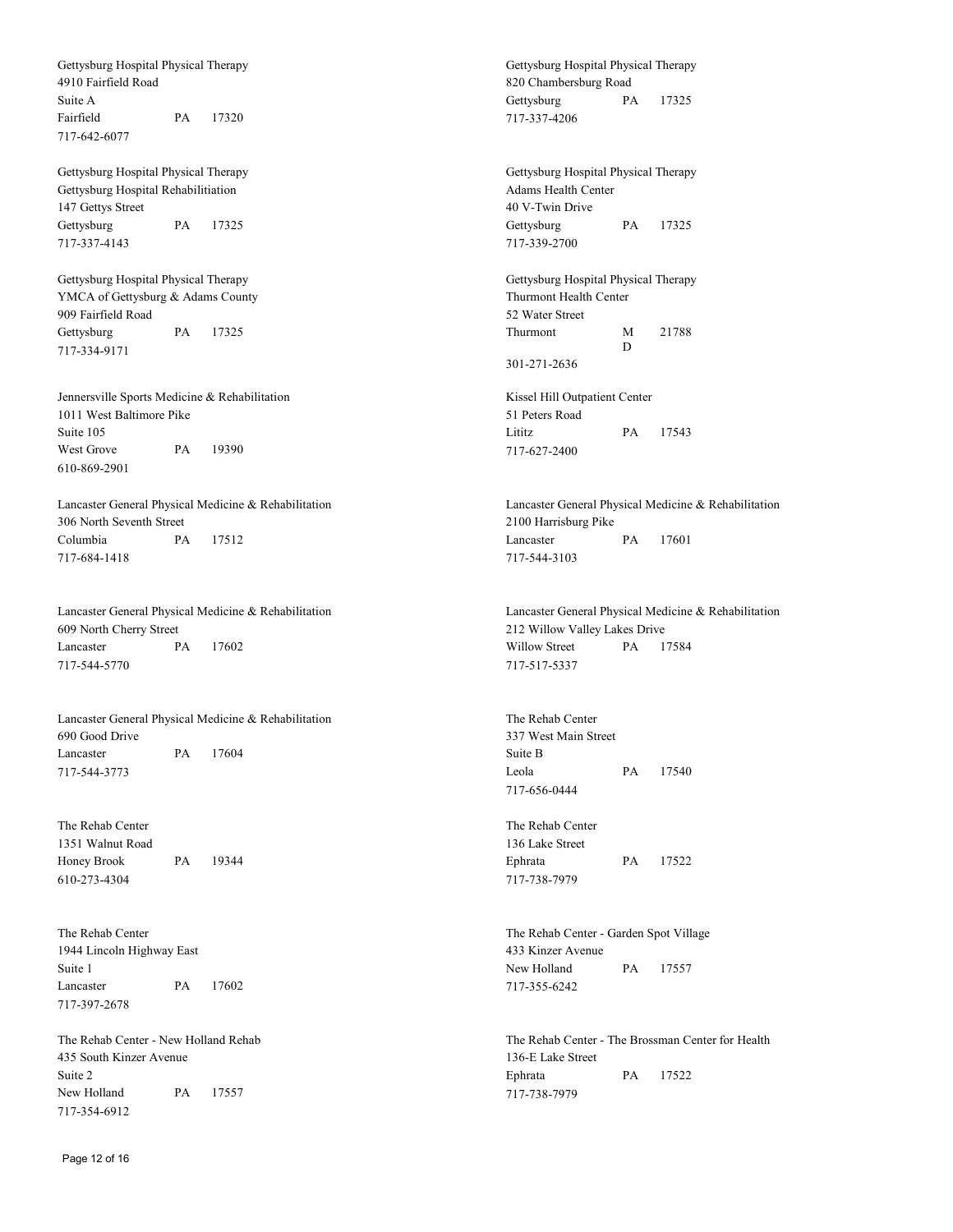The Rehab Center-Cocalico Center For Health 71 West Church Street Stevens PA 17578 717-336-5262

WL Aument Family Health Center 317 South Chestnut Street Quarryville PA 17566 717-786-7383

The Rehab Center-Crossroads Center For Health 4131 East Oregon Pike Ephrata PA 17522 717-859-5531

#### *Pulmonary Rehab*

Kissel Hill Outpatient Center 51 Peters Road Lititz PA 17543 717-627-2400

#### *Radiology*

| Brandywine Radiology Group |  |          |  |  |  |  |  |
|----------------------------|--|----------|--|--|--|--|--|
| 201 Reeceville Road        |  |          |  |  |  |  |  |
| Coatesville                |  | PA 19320 |  |  |  |  |  |
| 610-383-8120               |  |          |  |  |  |  |  |

Columbia Outpatient Center 306 North Seventh Street Columbia PA 17512 717-684-1500

Diagnostic Imaging Center 2100 Harrisburg Pike First Floor Lancaster PA 17601 717-544-3104

Imaging Center of Lancaster 226 Willow Valley Lakes Drive Suite A Willow Street PA 17584 717-735-3939

Jennersville Regional Hospital - Laboratory 1015 West Baltimore Pike West Grove PA 19390 610-869-1001

Rothsville Medical Imaging 2320 Rothsville Road Suite 201 Lititz PA 17543 717-627-6001

Pulmonary Rehab 136-C Lake Street Ephrata PA 17522 717-721-3663

Cocalico Medical Imaging 77 West Church Street Stevens PA 17578 717-335-3001

Crossroads Medical Imaging 4131-D Oregon Pike Ephrata PA 17522 717-859-9925

Ephrata Community Hospital - Radiology 169 Martin Avenue Ephrata PA 17522 717-733-0311

Imaging Center of Lancaster 924 Red Rose Court Lancaster PA 17601 717-293-0709

Kissel Hill Outpatient Center 51 Peters Road Lititz PA 17543 717-627-2400

Unionville Diagnostics at Willowdale 689 Unionville Road Building C Kennett Square PA 19348 610-925-3664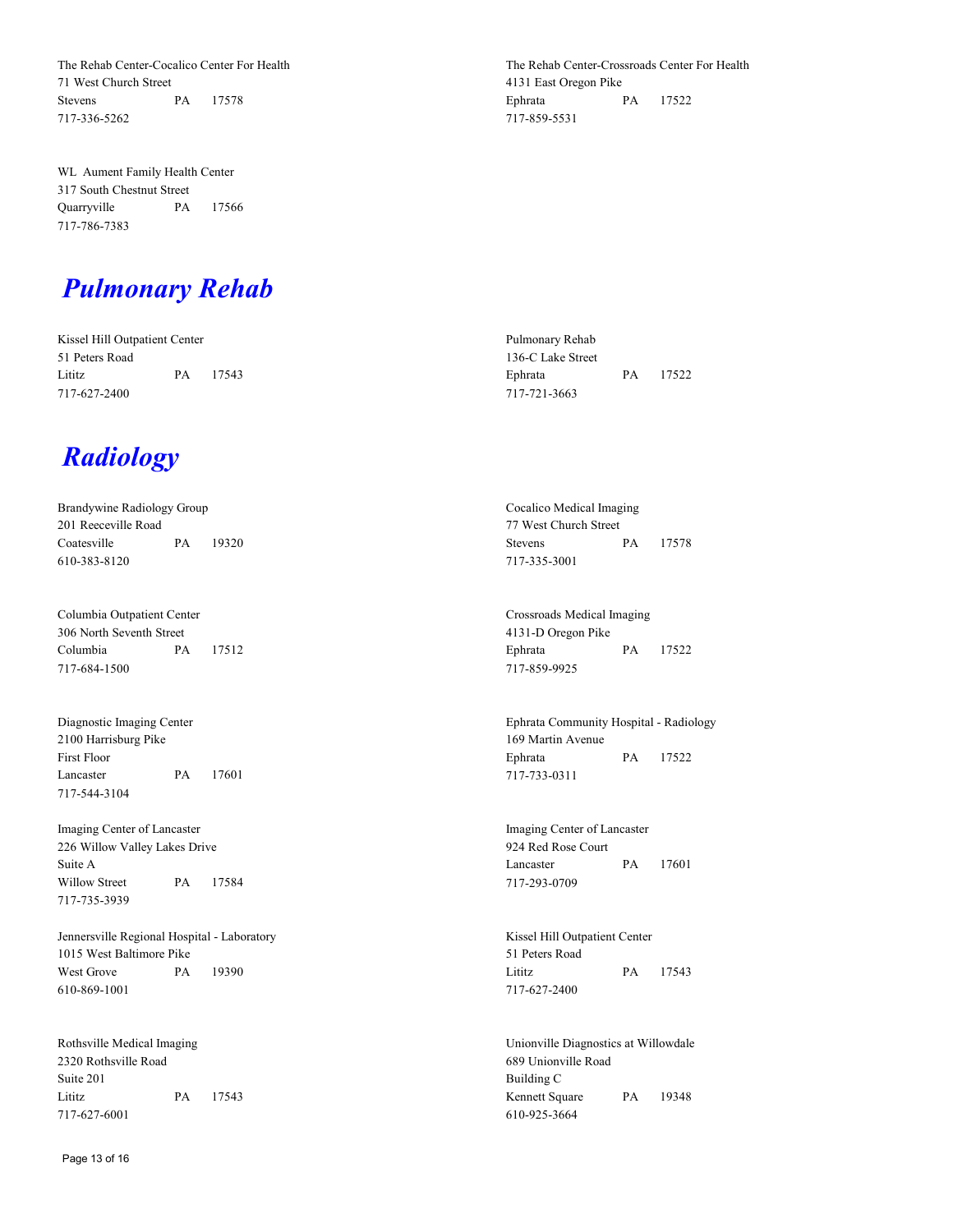Willow Lakes Outpatient Center 212 Willow Valley Lakes Drive Willow Street PA 17584 717-517-5337

WL Aument Family Health Center 317 South Chestnut Street Quarryville Pa 17566 717-786-7383

### *Rehabilitation Facilities*

Lancaster Rehabilitation Hospital 675 Good Drive P.O. Box 3020 Lancaster PA 17604 717-406-3000

### *Skilled Nursing Facility*

Bradford County Manor Nursing & Rehab Ctr. RR 3 Box 322 Troy PA 16947 5702974111

Landis Homes 1001 East Oregon Road Lititz PA 17543 717-569-3271

ManorCare Health Services - Dallastown 100 West Queen Street York PA 17313 717-246-1671

ManorCare Health Services - Lancaster 100 Abbeyville Road Lancaster PA 17603 717-397-4261

ManorCare Health Services - York North 1770 Barley Road York PA 17404 717-767-6530

ManorCare Health Servies - Elizabethtown 320 South Market Street Elizabethtown PA 17022 717-367-1377

Tel Hai Retirement Community 1200 Tel Hai Circle PO Box 190 Honey Brook PA 19344 610-273-9333

Devon Manor 235 Lancaster Avenue Devon PA 19333 610-688-8080

ManorCare Health Services - Camp Hilll 1700 Market Street Camp Hill PA 17011 717-737-8551

Manorcare Health Services - Kingston Court 2400 Kingston Court York PA 17402 717-755-8811

ManorCare Health Services - Lebanon 900 Tuck Street Lebanon PA 17402 717-273-8595

ManorCare Health Services - York South 200 Pauline Drive York PA 17402 717-741-0824

Moravian Manor 300 West Lemon Street Lititz PA 17543 717-625-6109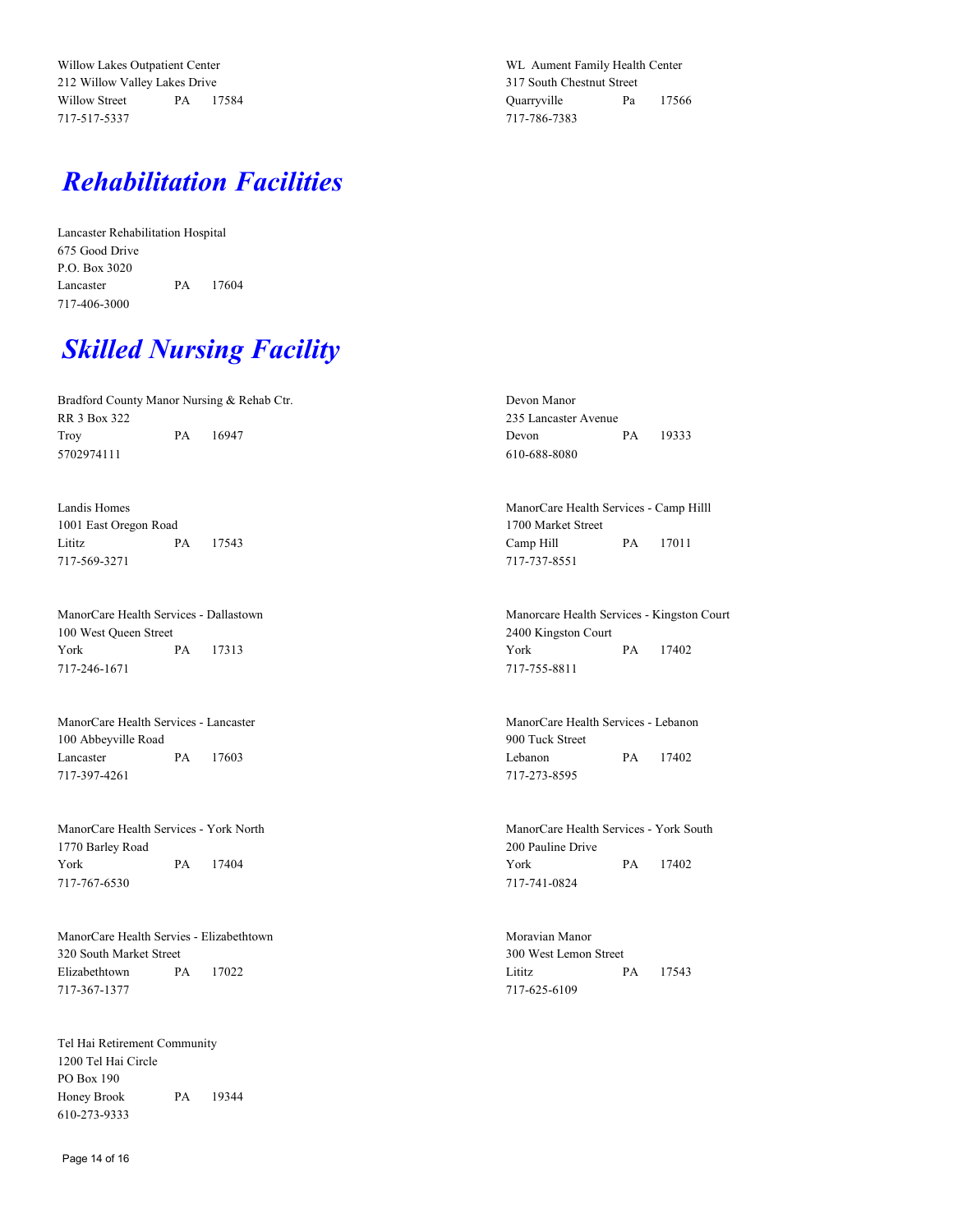### *Sleep Disorders*

LGH Sleep Disorders Center 555 North Duke Street Lancaster PA 17604 717-544-5910

The Sleep Disorder Center 65 West Church Street Stevens PA 17578 717-335-7200

#### *Speech Therapy*

Lancaster Cleft Palate Clinic 223 North Lime Street Lancaster PA 17602 717-394-3793

Lancaster General Physical Medicine & Rehabilitation 609 North Cherry Street Lancaster PA 17602 717-544-5770

Schreiber Pediatric Rehab Center of Lanc Co 625 Community Way Lancaster PA 17603 717-393-0425

The Rehab Center - The Brossman Center for Health 136-E Lake Street Ephrata PA 17522 717-738-7979

The Rehab Center-Crossroads Center For Health 4131-E Oregon Pike Ephrata PA 17522 717-859-5531

## *Urgent Care*

Lancaster General Health Urgent Care - Rohrerstown 2118 Spring Valley Road Lancaster PA 17601 717-544-0150

### *Wellness Programs*

Lancaster General Physical Medicine & Rehabilitation 212 Willow Valley Lakes Drive Willow Street PA 17584 717-517-5337

Lancaster General Physical Medicine & Rehabilitation 2100 Harrisburg Pike Lancaster Pa 17601 717-544-3103

The Rehab Center - Garden Spot Village 433 Kinzer Avenue New Holland PA 17557 717-355-6242

The Rehab Center-Cocalico Center For Health 71 West Church Street Stevens PA 17578 717-36-5262